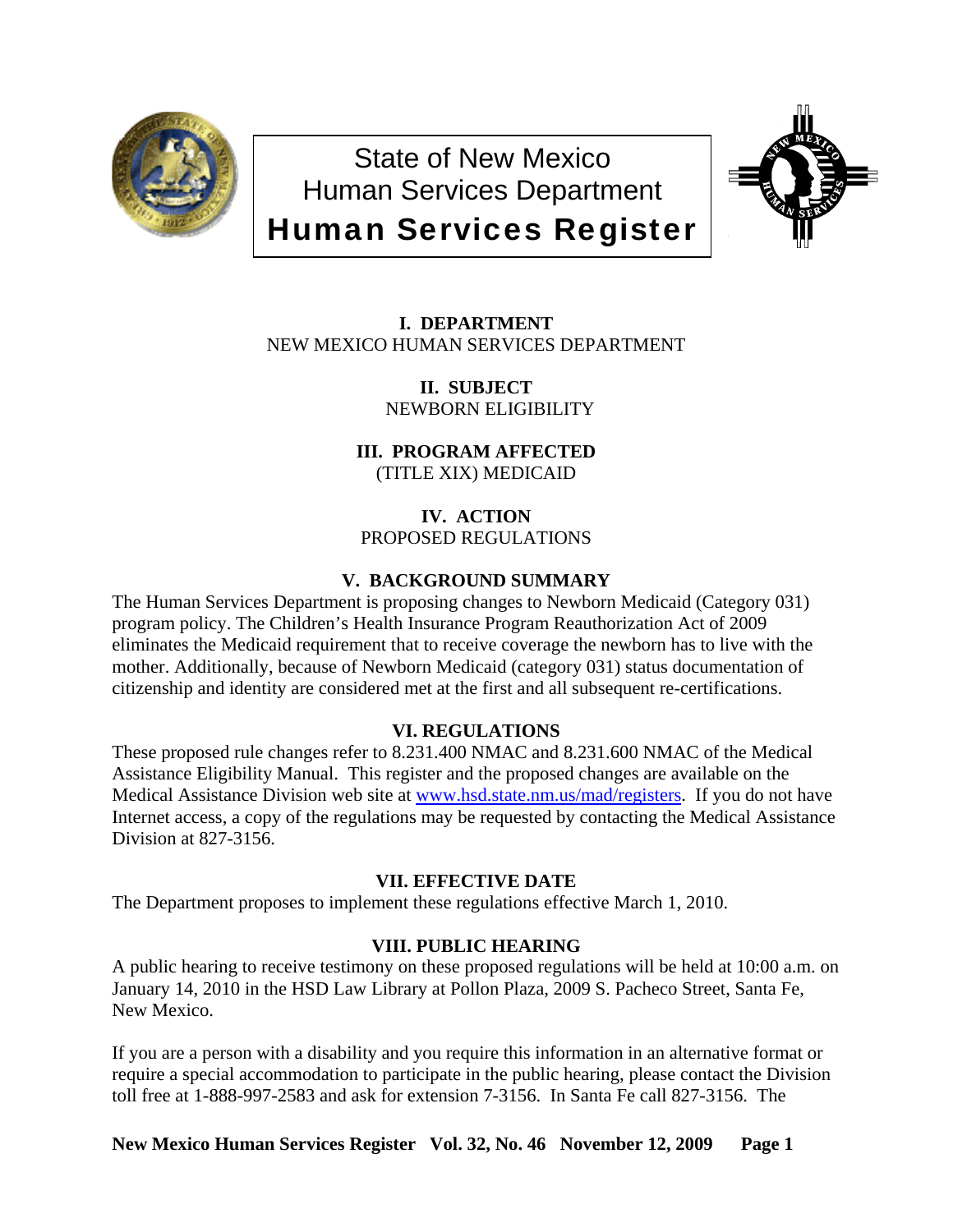Department's TDD system may be accessed toll-free at 1-800-659-8331 or in Santa Fe by calling 827-3184. The Department requests at least ten (10) days advance notice to provide requested alternative formats and special accommodations.

#### **IX. ADDRESS**

Interested persons may address written or recorded comments to:

Pamela S. Hyde, J.D., Secretary Human Services Department P.O. Box 2348 Santa Fe, New Mexico 87504-2348

These comments must be received no later than 5:00 p.m. on January 14, 2010. Written and recorded comments will be given the same consideration as oral comments made at the public hearing. Interested persons may also address comments via electronic mail to: [Magdalena.Romero@state.nm.us.](mailto:Magdalena.Romero@state.nm.us)

# **X. PUBLICATIONS**

Publication of these regulations approved by:

PAMELA S. HYDE, J.D., SECRETARY HUMAN SERVICES DEPARTMENT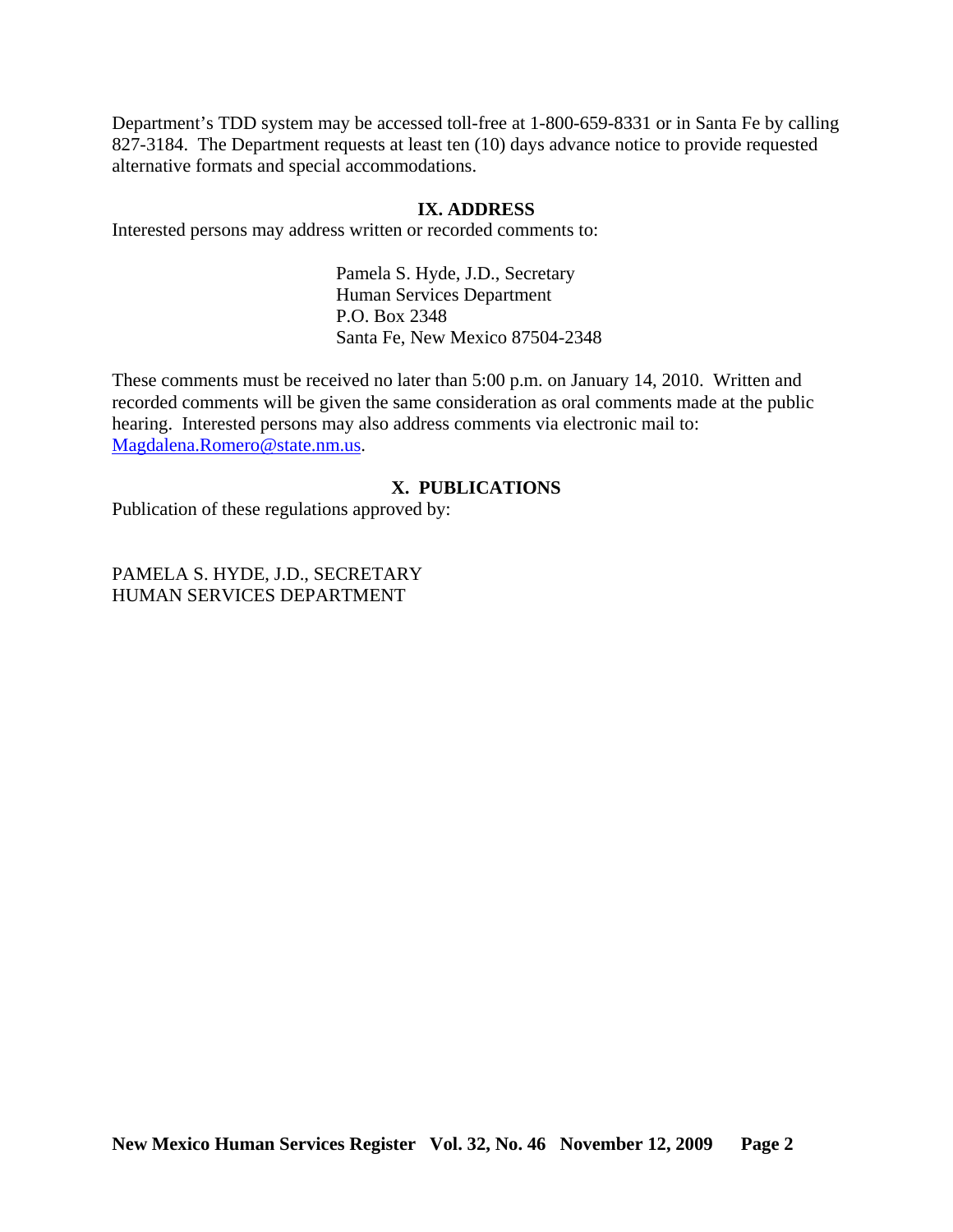#### **TITLE 8 SOCIAL SERVICES CHAPTER 231 MEDICAID ELIGIBILITY - INFANTS OF MOTHERS WHO ARE MEDICAID ELIGIBLE (CATEGORY 031) PART 400 RECIPIENT POLICIES**

**8.231.400.8 MISSION**: To reduce the impact of poverty on people living in New Mexico and to assure low income and disabled individuals in New Mexico equal participation in the life of their communities. [8.231.400.8 NMAC - N, 3/1/10]

**8.231.400.10 BASIS FOR DEFINING THE GROUP:** The infant is eligible for medicaid for 12 months starting with the month of birth, as long as the following conditions are met:

A. the mother remains eligible for medicaid or would be eligible if she were still pregnant; or

 B. the mother was approved for emergency medical services for undocumented aliens for the birth and delivery of the infant; and

[C. the infant remains a member of the mother's household; and]

[D.] C. [both mother and] the infant [continue] continues to reside in New Mexico. [2/1/95; 8.231.400.10 NMAC - Rn, 8 NMAC 4.NBN.402 & A, 1/1/08; A, 3/1/10]

**8.231.400.13 CITIZENSHIP:** [Refer to medical assistance eligibility manual, .200.410NMAC.Documentation of citizenship and identity is required at the first re-determination.] An eligible newborn is considered to have met the citizenship and identity requirements.

[2/1/95, 4/30/98; 8.231.400.13 NMAC - Rn, 8 NMAC 4.NBN.412 & A, 1/1/08; A, 3/1/10]

#### **HISTORY OF 8.231.400 NMAC:**

Pre-NMAC History: The material in this part was derived from that previously filed with the State Records Center. ISD 290.1000, Medical Assistance for Woman and Children, filed 11/13/84. ISD FA 830, Medical Assistance for Woman and Children and AFDC Related Groups, filed 2/10/88. MAD Rule 830, Medical Assistance for Women and Children and AFDC - Related Groups, filed 8/11/88. MAD Rule 830, Medical Assistance for Women and Children and AFDC - Related Groups; filed 9/8/88. MAD Rule 830, Medical Assistance for Women and Children and AFDC - Related Groups; filed 9/30/88. MAD Rule 830, Medical Assistance for Women and Children and AFDC - Related Groups; filed 12/1/88. MAD Rule 830, Medical Assistance for Women and Children and AFDC - Related Groups; filed 3/31/89. MAD Rule 830, Medical Assistance for Women and Children and AFDC - Related Groups; filed 6/8/89.

MAD Rule 830, Medical Assistance for Women and Children and AFDC - Related Groups; filed 12/28/89.

MAD Rule 830, Medical Assistance for Women and Children and AFDC - Related Groups; filed 12/29/89.

MAD Rule 830, Medical Assistance for Women and Children and AFDC - Related Groups; filed 3/1/91.

MAD Rule 830, Medical Assistance for Women and Children and AFDC - Related Groups; filed 6/5/92.

History of Repealed Material:

MAD Rule 830, Medical Assistance for Women and Children and AFDC - Related Groups; filed 6/5/92 - Repealed effective 2/1/95.